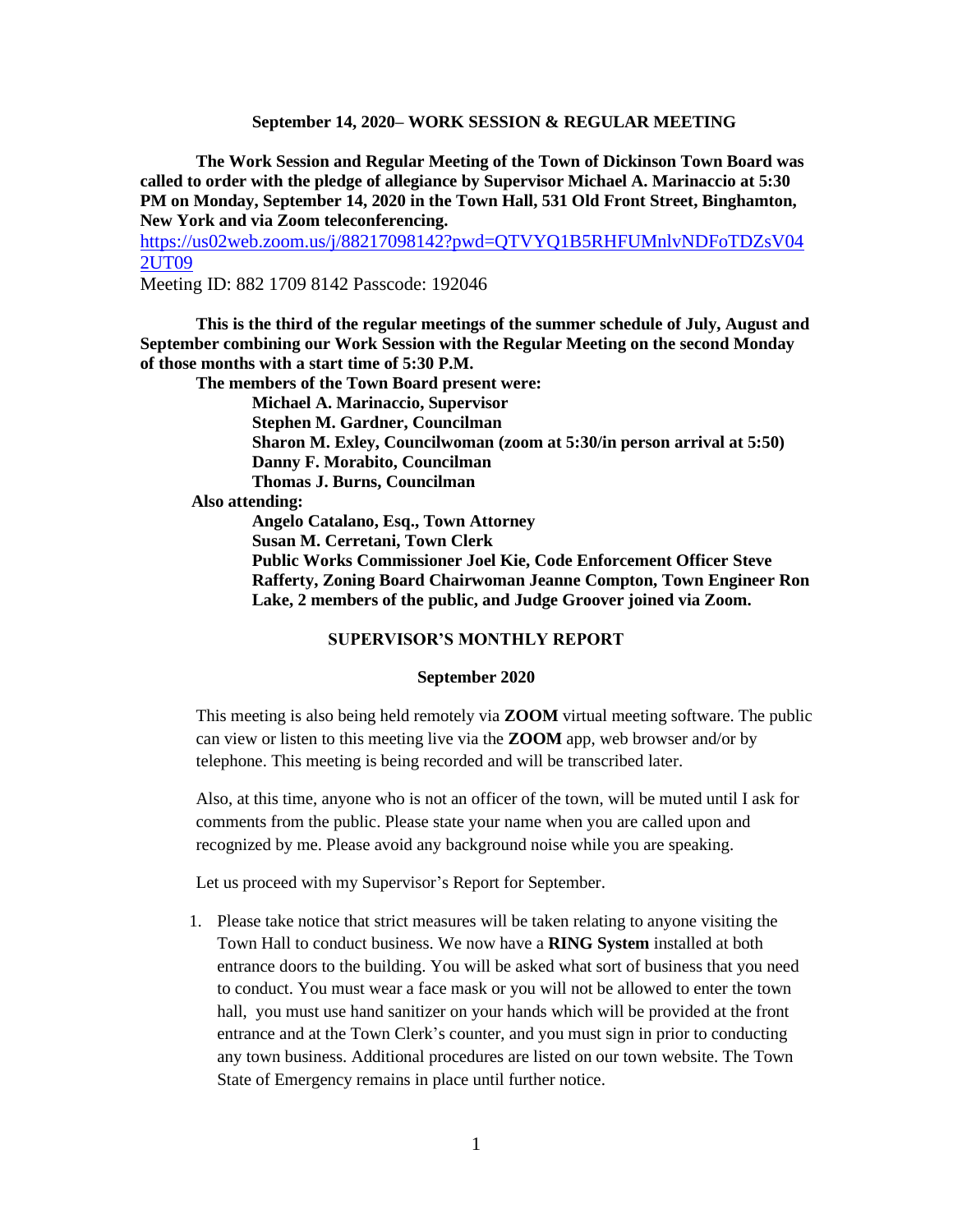#### **September 14, 2020– WORK SESSION & REGULAR MEETING**

#### **SUPERVISOR'S MONTHLY REPORT CONTINUED:**

- 2. I reviewed our town credit card charges and found no issues.
- 3. The NYS Dept. of Transportation mailed out notices regarding the US Rt. 11 over I-81 bridge and round about project to the public. Phone numbers and email addresses were provided for anyone who has any questions.
- 4. There were at least 22 town staff and town officials who participated in the Annual Sexual Harassment training that was sponsored by our insurance carrier **NYMIR**. Anyone who works for the town in any capacity is required by law to go through the training. I will meet with Bev to see if anyone still needs to take the training course. It is less than an hour long.
- 5. I recently renewed our Town of Dickinson State of Emergency and we remain in this state when it is determined that we are safe from **COVID-19**.
- 6. A press conference was held at the water tower off Old State Rd. regarding the completion of the water line project. Senator Akshar and I talked about the importance of having a clean and reliable water source. All four local news stations covered the conference.
- 7. I called the County executive regarding Trick or Treat activities around the county. He stated that they will wait and see if the governor takes some sort of action then go from there.

#### **Code Violations**

- 1. 47 Adams St., couch at curb, large amounts of garbage not disposed of, tall weeds and grass
- 2. 373 Prospect St., no permit for roofing project
- 3. 2 Taft Ave., tall weeds and grass
- 4. 532 Old Front St., tall weeds and grass
- 5. 376 Prospect, broken windows, tall weeds
- 6. 557 Old Front St., basketball hoop placed in town right away.
- 7. 144 Rosedale, basketball hoop placed in town right away
- 8. 32 Terrace Dr., fence partially removed, posts left in
- 9. 5 Taft Ave., Building and garage shed no permit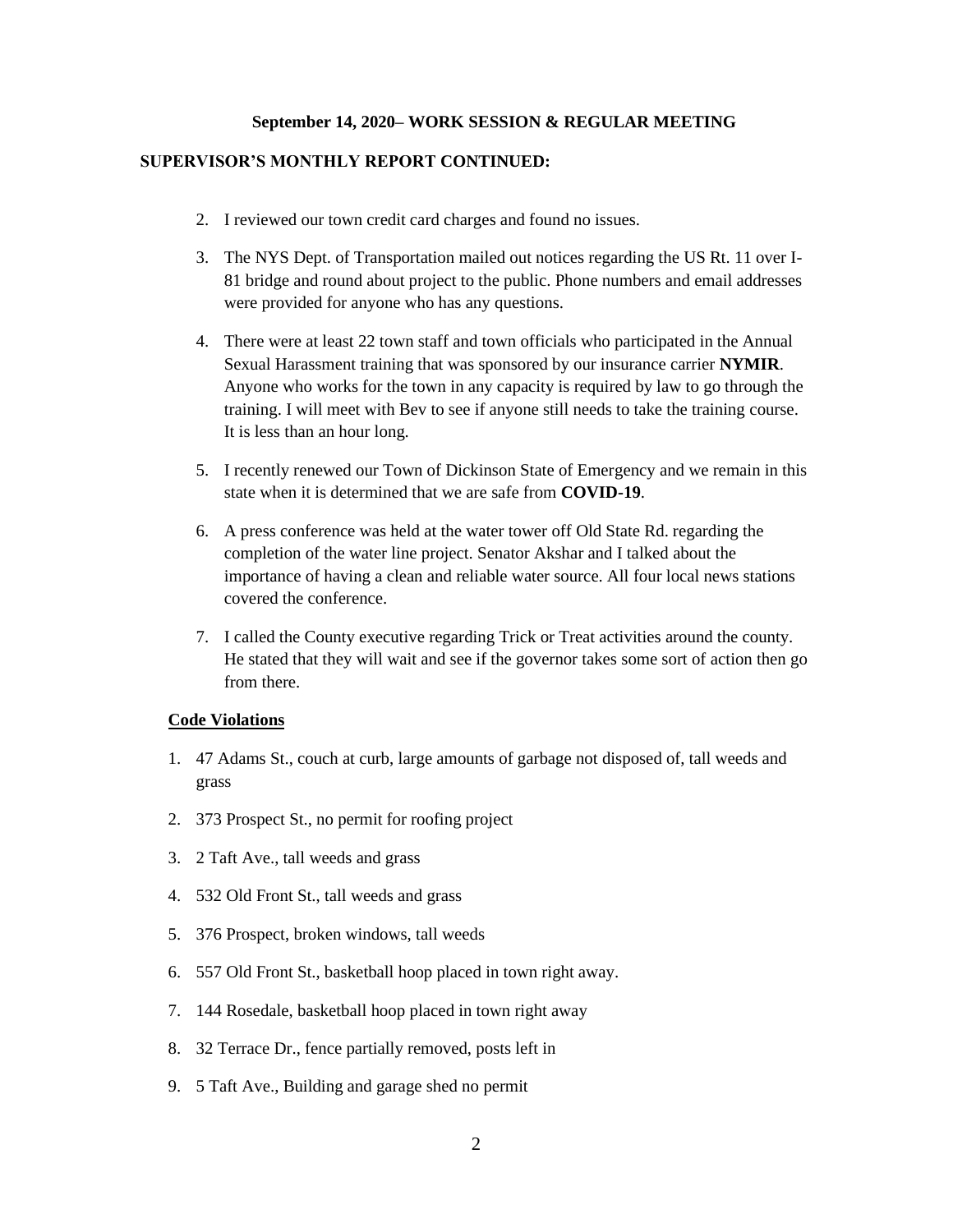## **September 14, 2020– WORK SESSION & REGULAR MEETING**

# **SUPERVISOR'S MONTHLY REPORT CONTINUED:**

- 10. 68 Sowden, various construction debris not picked up
- 11. 62 Sowden, various debris on porch. Garbage by the road not picked up
- 12. 4 N. Broad, bed at curb for 2 weeks
- 13. 11 N. Broad, started replacing front steps last year, steps still missing

#### **Dog Control Reports**

There was one call in the village - stray dog on Macomber Street picked up and returned to the owner. There were two calls for the town. Stray dog running loose on side of highway but was unable to locate dog. Second call was dog running loose. Talked to owner and educated him regarding town dog control laws.

#### **NYSEG Warning Letter:** No **NYSEG** warnings issued

**Next Meeting:** Our next Board meeting is tentatively scheduled for October 5, 5:30 PM work session.

#### **PUBLIC COMMENTS**

Resident Jim Love thanked Supervisor Marinaccio, Mr. Kie and anyone else involved in securing the grant for the water project and making it happen.

### **COMMITTEE REPORTS**

• **FINANCE**

### **TOWN CLERK MONTHLY FINANCIAL REPORT**

Councilman Morabito made a motion to accept the **August 2020 Monthly Financial Report** for the **Town Clerk in the amount of \$1,435.50.** On a motion by Councilman Morabito seconded by Councilman Burns. All in favor.

#### **TOWN COURT MONTHLY FINANCIAL REPORTS**

Councilman Morabito made a motion to accept the Financial Report for the **Town of Dickinson Court** for the month of **June 2020** in the amount of **\$26,091.00**. **STATE: \$19,379.00 COUNTY: \$500.00 TOWN: \$6,200 OTHER: \$12.00** On a motion of Councilman Morabito and seconded by Councilman Gardner. All in favor.

Councilman Morabito made a motion to accept the Financial Report for the **Town of Dickinson Court** for the month of **July 2020** in the amount of **\$21,503.00. STATE: \$17,771.00 COUNTY: \$60.00 TOWN: \$3,780.00 OTHER: \$12.00** On a motion of Councilman Morabito and seconded by Councilman Burns. All in favor.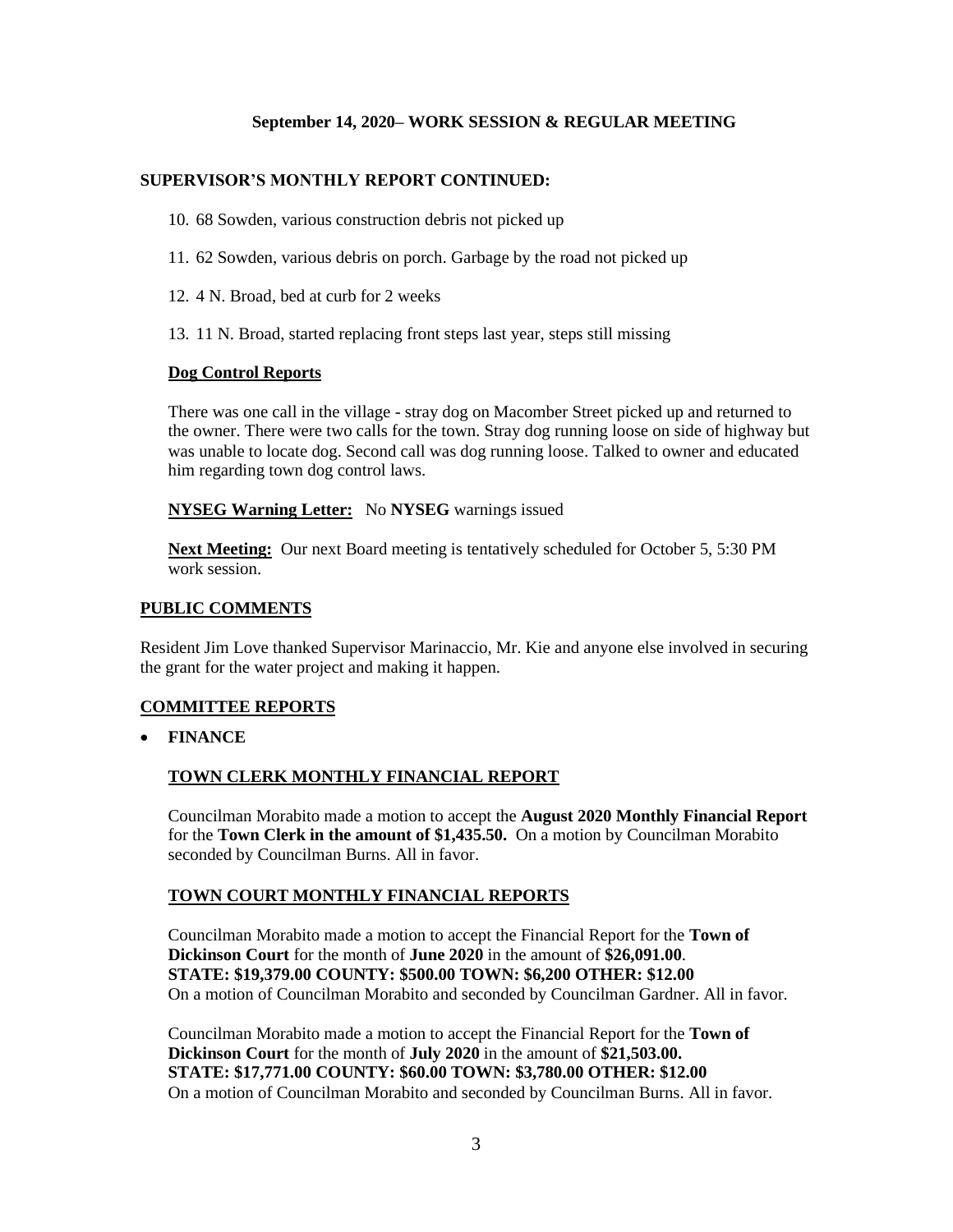#### **September 14, 2020 – WORK SESSION & REGULAR MEETING**

### **SUPERVISOR'S MONTHLY FINANCIAL REPORT**

Councilman Morabito made a motion to approve the **August 2020 Supervisor monthly report** seconded by Councilman Burns. All in favor.

#### **ABSTRACTS FOR APPROVAL**

On Motion from Councilman Morabito, seconded by Councilman Gardner to approve **abstract # 9**, dated **September 14, 2020** in the amount of **\$152,429.12.** Vote Ayes-5, Nays-0, Absent-0.

> Supervisor Marinaccio voting Aye Councilman Gardner voting Aye Councilwoman Exley voting Aye Councilman Morabito voting Aye Councilman Burns Aye

Unanimously passed and noted as duly adopted.

### **Abstract Summary of Audited Vouchers for Funds respectively in the amount(s) of \$152,429.12.**

| Voucher #9 for August 2020:  |             |
|------------------------------|-------------|
| <b>General Fund</b>          | \$68,769.94 |
| Part Town                    | \$85.21     |
| Highway                      | \$61,771.46 |
| <b>Fire districts</b>        | \$0.00      |
| <b>Light Districts</b>       | \$2,877.00  |
| <b>Sewer Operating Dist.</b> | \$8,875.59  |
| <b>Water Operating Dist.</b> | \$10,049.92 |
|                              |             |

#### **APPROVAL OF MINUTES**

On a motion by Councilman Gardner seconded by Councilwoman Exley to approve the **Work Session and Regular Meeting Minutes of August 10, 2020.** All in favor. Vote Ayes-5, Nays-0, Absent-0

> Supervisor Marinaccio voting Aye Councilman Gardner voting Aye Councilwoman Exley voting Aye Councilman Morabito voting Aye Councilman Burns voting Aye

All in favor.

#### **ATTORNEY**

## **LOCAL LAW LANDLORD REGISTERED AGENT**

Mr. Catalano stated that Highway Superintendent Kie and Attorney Nicholas Cortese are working on a Local Law requiring landlords to have a registered agent on file with the Town so if someone is renting out their property the Town has the right to do annual and/or bi-annual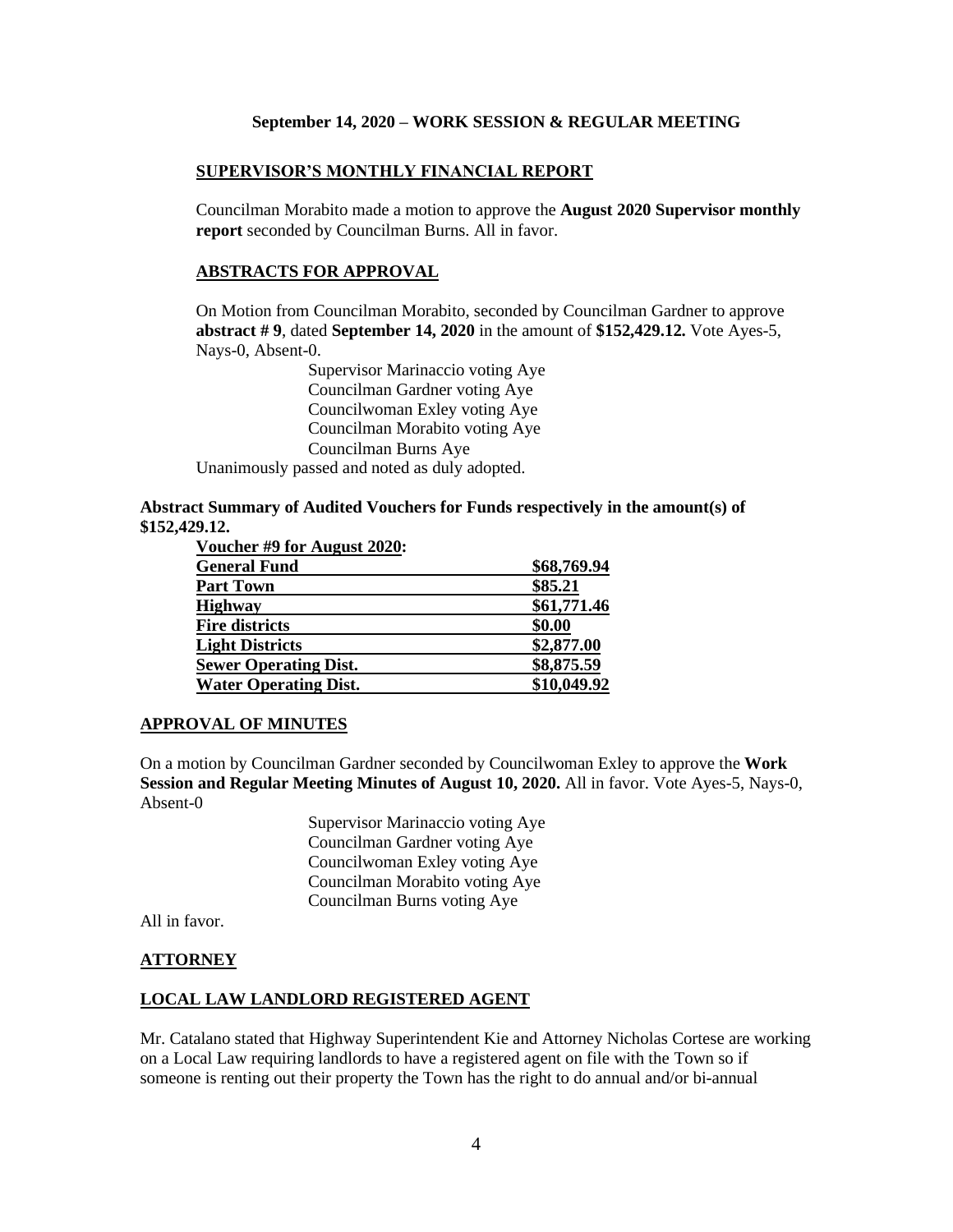#### **September 14, 2020 – WORK SESSION & REGULAR MEETING**

inspections of the property and we will have the name and contact information for the owner and/or a local agent who can help take care of the property if the owner is out of town. Once the Local Law is drafted, we will set a Public Hearing to be held at the November Work Session along with the Public Hearing for the **2021 Budget.**

Attorney Catalano reminded everyone that the courts are opening back up and we have a list of code enforcement violations that have been placed on hold for the last six months. We should be reconvening in court soon to address and resolve these outstanding issues.

Mr. Catalano confirmed that the Town is doing everything correctly in terms of the Open Meetings Law and complying with the Governor's executive orders during this pandemic. He thanked Supervisor Marinaccio and Town Clerk Cerretani for seamlessly taking care of the simultaneous virtual and in-person meeting requirements.

#### **RESOLUTION 2020-15**

The following Resolution was offered by Councilman Gardner, who moved its adoption, seconded by Councilwoman Exley to wit:

BE IT RESOLVED, by the Town Board of the Town of Dickinson, Broome County, New York as follows:

### **RESOLUTION: AUTHORIZING SUPERVISOR MARINACCIO TO SEND A LETTER TO JESSICA HAAS OF THE BROOME COUNTY LAND BANK CONFIRMING THAT THE TOWN OF DICKINSON IS WILLING TO CONTRIBUTE UP TO \$3,000 TOWARDS THE COST OF DEMOLITION OF 22 FULLER STREET IN THE TOWN OF DICKINSON.**

The question of adoption of the foregoing Resolution was duly put to a vote on roll call which resulted as follows: All in favor. Vote Ayes-5, Nays-0, Absent-0.

> Supervisor Marinaccio voting Aye Councilman Gardner voting Aye Councilwoman Exley voting Aye Councilman Morabito voting Aye Councilman Burns voting Aye

All in favor.

### **COMMITTEE REPORTS:**

### **PUBLIC WORKS – WATER DEPARTMENT & HIGHWAY DEPARTMENT**

• Public Works Commissioner Kie reported that the crew started the last section of the water project for this year on North Louisa Street.

### **CODE ENFORCEMENT**

• Mr. Rafferty stated that the **McDonald's** renovation project is complete, and the restaurant has re-opened. Touch screen kiosks have been installed and new awnings were installed over the drive thru windows.